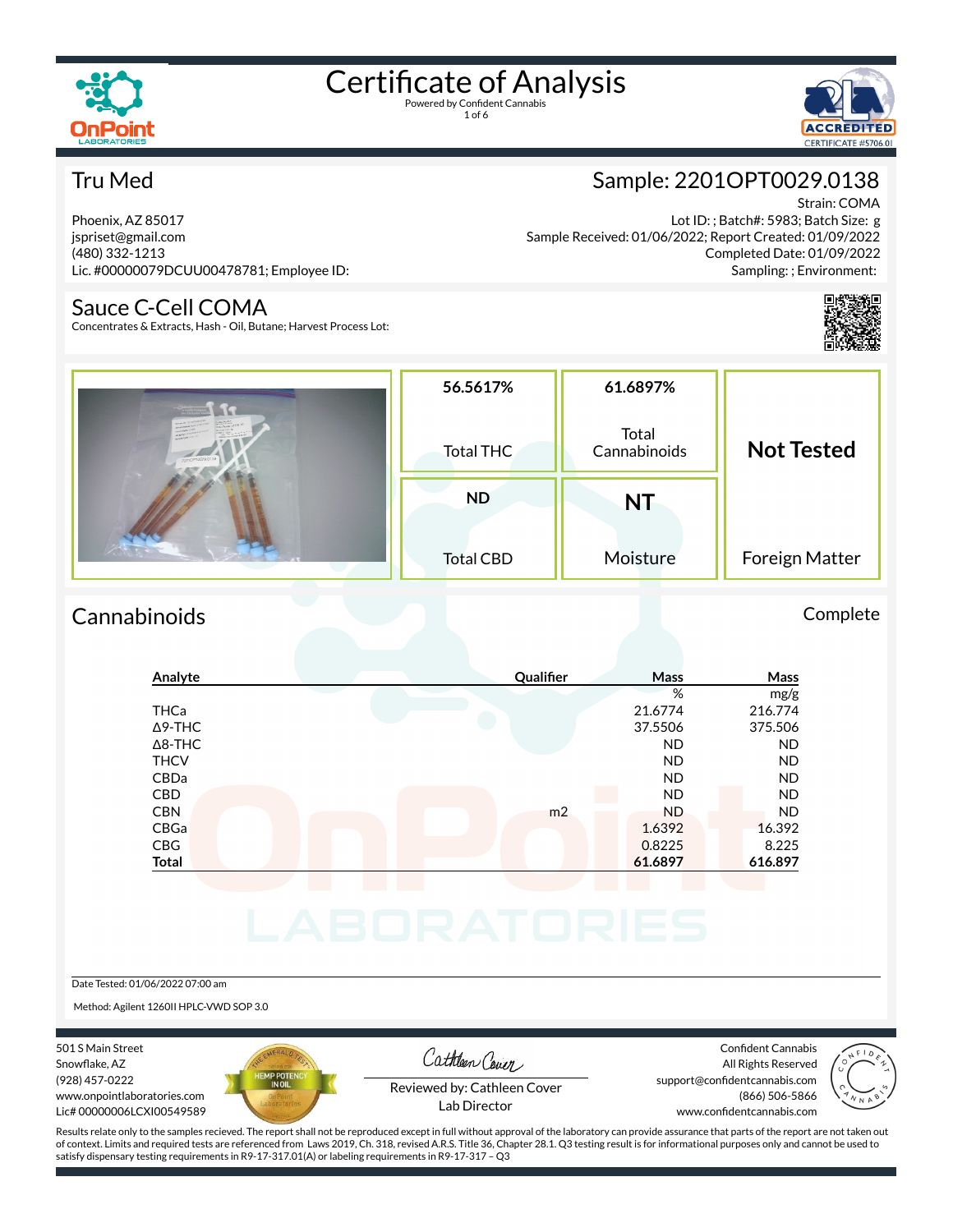

2 of 6



Sample: 2201OPT0029.0138

Sample Received: 01/06/2022; Report Created: 01/09/2022

Lot ID: ; Batch#: 5983; Batch Size: g

# Tru Med

Phoenix, AZ 85017 jspriset@gmail.com (480) 332-1213 Lic. #00000079DCUU00478781; Employee ID:

### Sauce C-Cell COMA

Concentrates & Extracts, Hash - Oil, Butane; Harvest Process Lot:

# Microbials Pass



Strain: COMA

# **Analyte Cualifier Limit Status Cualifier Limit Units Status** CFU/g CFU/g **Aspergillus Not Detected in 1g ND Pass** E. Coli 100.0000 ND Pass **Salmonella** Not Detected in 1g **ND** Pass Date Tested: 01/06/2022 12:00 am Method: BioRad qPCR 501 S Main Street Confident Cannabis Cathleen Cover Snowflake, AZ All Rights Reserved (928) 457-0222 support@confidentcannabis.com Reviewed by: Cathleen Cover www.onpointlaboratories.com (866) 506-5866 Lab DirectorLic# 00000006LCXI00549589 www.confidentcannabis.com Results relate only to the samples recieved. The report shall not be reproduced except in full without approval of the laboratory can provide assurance that parts of the report are not taken out

of context. Limits and required tests are referenced from Laws 2019, Ch. 318, revised A.R.S. Title 36, Chapter 28.1. Q3 testing result is for informational purposes only and cannot be used to satisfy dispensary testing requirements in R9-17-317.01(A) or labeling requirements in R9-17-317 – Q3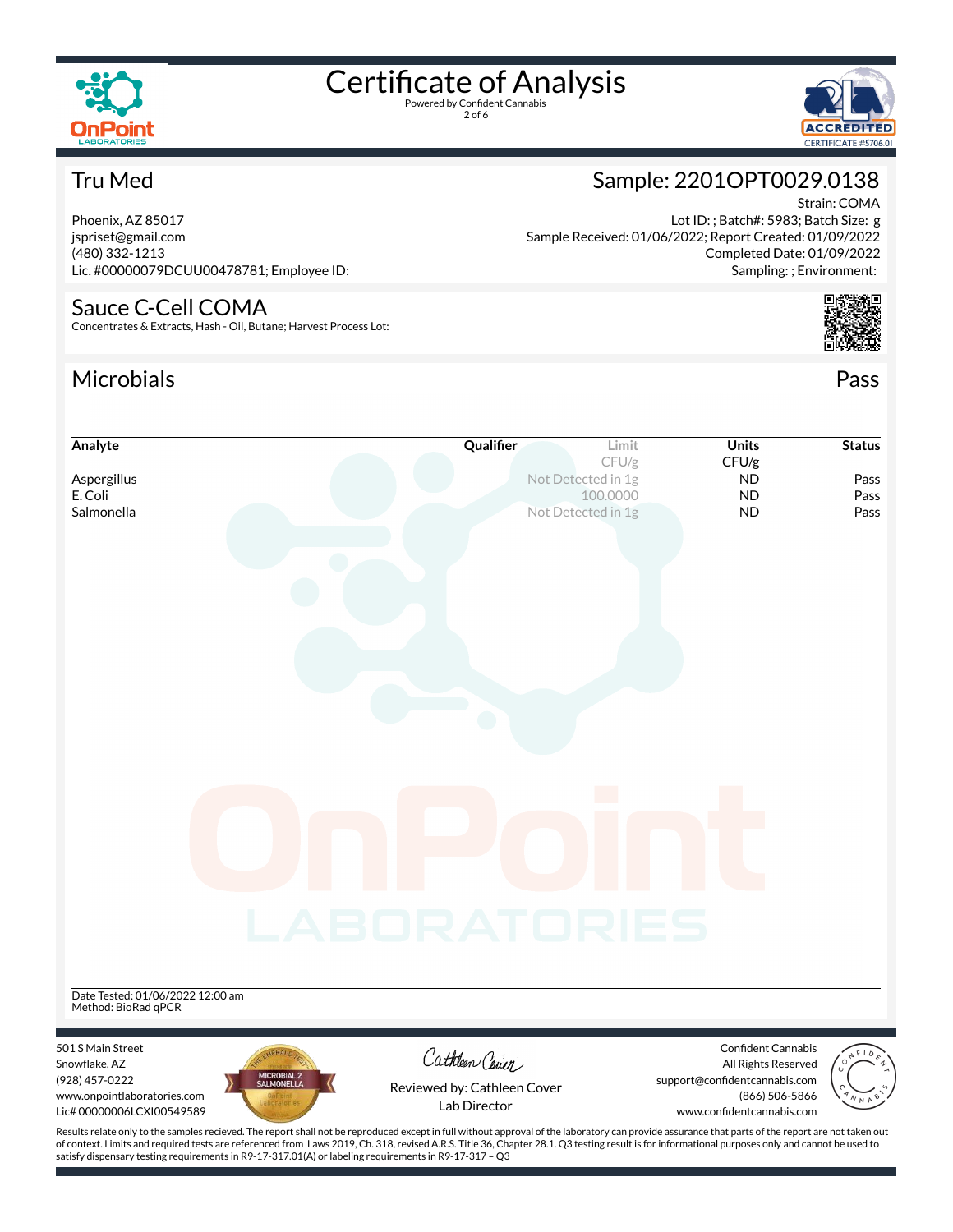

3 of 6



# Tru Med

Phoenix, AZ 85017 jspriset@gmail.com (480) 332-1213 Lic. #00000079DCUU00478781; Employee ID:

### Sauce C-Cell COMA

Concentrates & Extracts, Hash - Oil, Butane; Harvest Process Lot:

# Mycotoxins Pass

#### Sample: 2201OPT0029.0138 Strain: COMA

Lot ID: ; Batch#: 5983; Batch Size: g Sample Received: 01/06/2022; Report Created: 01/09/2022 Completed Date: 01/09/2022 Sampling: ; Environment:



|                                  | Analyte                 | Qualifier    | LOQ                         | Limit   | <b>Units</b> | <b>Status</b>                 |                                   |
|----------------------------------|-------------------------|--------------|-----------------------------|---------|--------------|-------------------------------|-----------------------------------|
|                                  |                         |              | PPM                         | PPM     | <b>PPM</b>   |                               |                                   |
|                                  | Ochratoxin A            | M1V1         | 10.0000                     | 20.0000 | <b>ND</b>    | Pass                          |                                   |
|                                  | <b>Total Aflatoxins</b> |              | 10.0000                     | 20.0000 | <b>ND</b>    | Pass                          |                                   |
|                                  |                         |              |                             |         |              |                               |                                   |
|                                  |                         |              |                             |         |              |                               |                                   |
|                                  |                         |              |                             |         |              |                               |                                   |
|                                  |                         |              |                             |         |              |                               |                                   |
|                                  |                         |              |                             |         |              |                               |                                   |
|                                  |                         |              |                             |         |              |                               |                                   |
|                                  |                         |              |                             |         |              |                               |                                   |
|                                  |                         |              |                             |         |              |                               |                                   |
|                                  |                         |              |                             |         |              |                               |                                   |
|                                  |                         |              |                             |         |              |                               |                                   |
|                                  |                         |              |                             |         |              |                               |                                   |
|                                  |                         |              |                             |         |              |                               |                                   |
|                                  |                         |              |                             |         |              |                               |                                   |
|                                  |                         |              |                             |         |              |                               |                                   |
|                                  |                         |              |                             |         |              |                               |                                   |
|                                  |                         |              |                             |         |              |                               |                                   |
|                                  |                         |              |                             |         |              |                               |                                   |
|                                  |                         |              |                             |         |              |                               |                                   |
|                                  |                         |              |                             |         |              |                               |                                   |
|                                  |                         |              |                             |         |              |                               |                                   |
|                                  |                         |              |                             |         |              |                               |                                   |
|                                  |                         |              |                             |         |              |                               |                                   |
|                                  |                         |              |                             |         |              |                               |                                   |
|                                  |                         | LABORATORIES |                             |         |              |                               |                                   |
|                                  |                         |              |                             |         |              |                               |                                   |
|                                  |                         |              |                             |         |              |                               |                                   |
|                                  |                         |              |                             |         |              |                               |                                   |
| Date Tested: 01/07/2022 12:00 am |                         |              |                             |         |              |                               |                                   |
| Method: Agilent Ultivo LC/MS     |                         |              |                             |         |              |                               |                                   |
|                                  |                         |              |                             |         |              |                               |                                   |
| 501 S Main Street                |                         |              |                             |         |              | <b>Confident Cannabis</b>     | $\overbrace{\circ^{\pi}}^{\circ}$ |
| Snowflake, AZ                    |                         |              | Cathleen Cover              |         |              | All Rights Reserved           |                                   |
| (928) 457-0222                   | <b>MYCOTOXINS</b>       |              | Reviewed by: Cathleen Cover |         |              | support@confidentcannabis.com |                                   |
| www.onpointlaboratories.com      |                         |              | Lab Director                |         |              | (866) 506-5866                |                                   |
| Lic# 00000006LCXI00549589        |                         |              |                             |         |              | www.confidentcannabis.com     |                                   |



Results relate only to the samples recieved. The report shall not be reproduced except in full without approval of the laboratory can provide assurance that parts of the report are not taken out of context. Limits and required tests are referenced from Laws 2019, Ch. 318, revised A.R.S. Title 36, Chapter 28.1. Q3 testing result is for informational purposes only and cannot be used to satisfy dispensary testing requirements in R9-17-317.01(A) or labeling requirements in R9-17-317 – Q3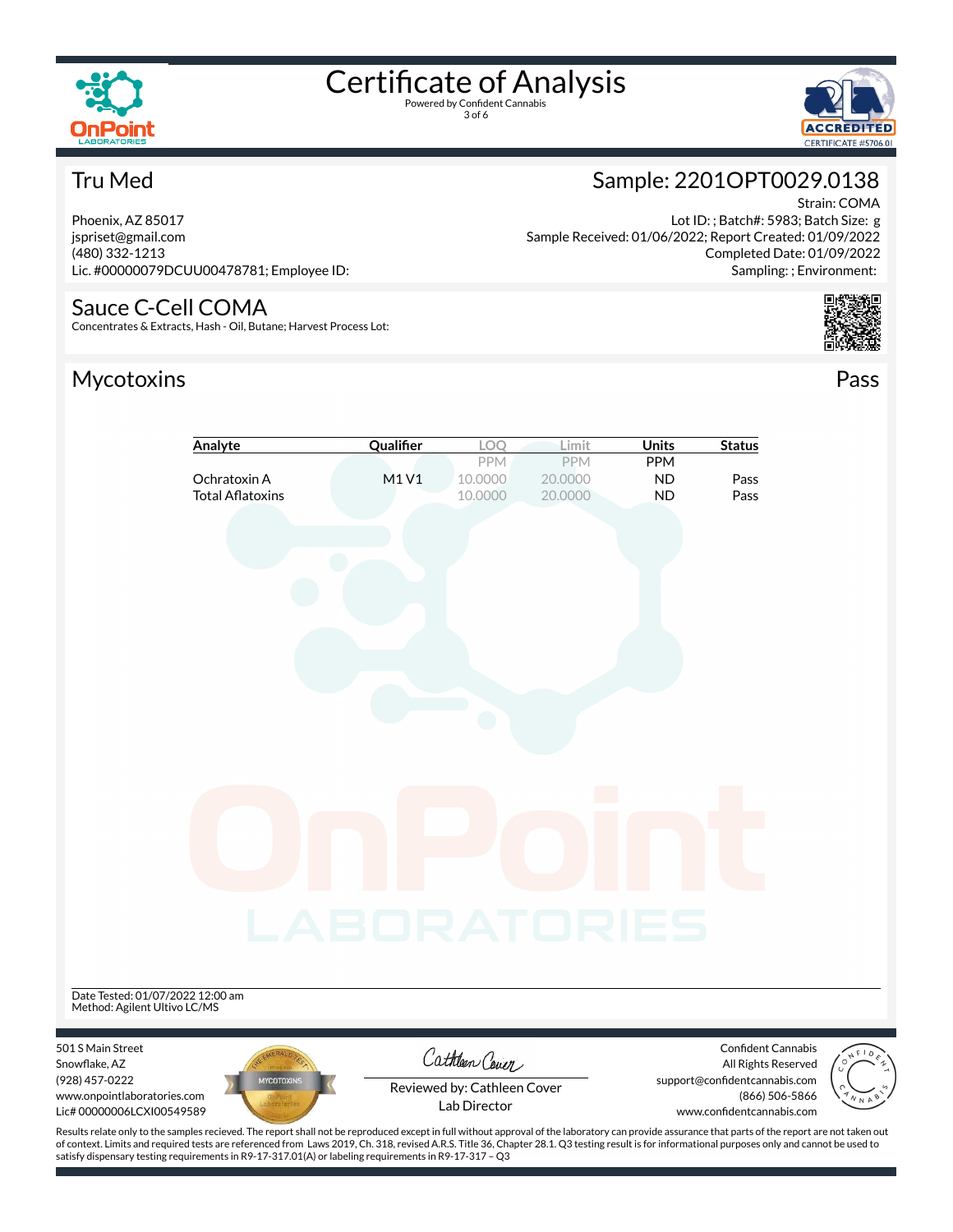

4 of 6



Strain: COMA

## Tru Med

Phoenix, AZ 85017 jspriset@gmail.com (480) 332-1213 Lic. #00000079DCUU00478781; Employee ID:

#### Sauce C-Cell COMA

Concentrates & Extracts, Hash - Oil, Butane; Harvest Process Lot:

# Heavy Metals **Pass**

#### Lot ID: ; Batch#: 5983; Batch Size: g Sample Received: 01/06/2022; Report Created: 01/09/2022 Completed Date: 01/09/2022

Sample: 2201OPT0029.0138

Sampling: ; Environment:





Results relate only to the samples recieved. The report shall not be reproduced except in full without approval of the laboratory can provide assurance that parts of the report are not taken out of context. Limits and required tests are referenced from Laws 2019, Ch. 318, revised A.R.S. Title 36, Chapter 28.1. Q3 testing result is for informational purposes only and cannot be used to satisfy dispensary testing requirements in R9-17-317.01(A) or labeling requirements in R9-17-317 – Q3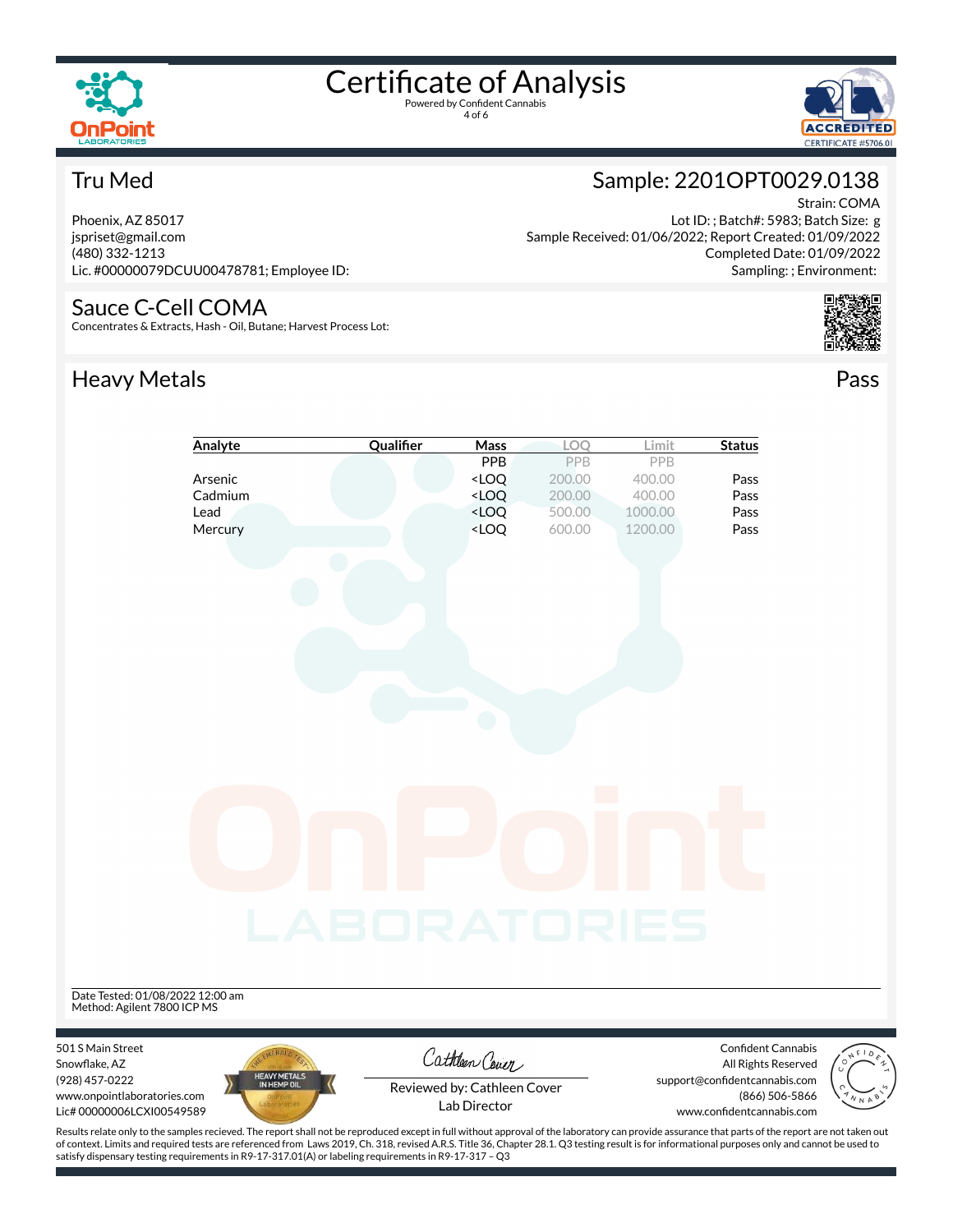



### Tru Med

Phoenix, AZ 85017 jspriset@gmail.com (480) 332-1213 Lic. #00000079DCUU00478781; Employee ID:

### Sauce C-Cell COMA

Concentrates & Extracts, Hash - Oil, Butane; Harvest Process Lot:

| <b>Pesticides</b>   |                  |            |            |            |               |                        |                  |            |            |            | Pass          |
|---------------------|------------------|------------|------------|------------|---------------|------------------------|------------------|------------|------------|------------|---------------|
| Analyte             | <b>Qualifier</b> | <b>LOO</b> | Limit      | Units      | <b>Status</b> | Analyte                | <b>Qualifier</b> | LOO        | Limit      | Units      | <b>Status</b> |
|                     |                  | <b>PPM</b> | <b>PPM</b> | <b>PPM</b> |               |                        |                  | <b>PPM</b> | <b>PPM</b> | <b>PPM</b> |               |
| <b>DDVP</b>         |                  | 0.0500     | 0.1000     | <b>ND</b>  | Pass          | Hexythiazox            | M <sub>2</sub>   | 0.5000     | 1.0000     | <b>ND</b>  | Pass          |
| Abamectin           |                  | 0.2500     | 0.5000     | <b>ND</b>  | Pass          | Imazalil               |                  | 0.1000     | 0.2000     | <b>ND</b>  | Pass          |
| Acephate            |                  | 0.2000     | 0.4000     | <b>ND</b>  | Pass          | Imidacloprid           |                  | 0.2000     | 0.4000     | <b>ND</b>  | Pass          |
| Acequinocyl         | M2V1             | 1.0000     | 2.0000     | <b>ND</b>  | Pass          | <b>Kresoxim Methyl</b> |                  | 0.2000     | 0.4000     | <b>ND</b>  | Pass          |
| Acetamiprid         |                  | 0.1000     | 0.2000     | <b>ND</b>  | Pass          | Malathion              |                  | 0.1000     | 0.2000     | <b>ND</b>  | Pass          |
| Aldicarb            |                  | 0.2000     | 0.4000     | <b>ND</b>  | Pass          | Metalaxyl              |                  | 0.1000     | 0.2000     | <b>ND</b>  | Pass          |
| Azoxystrobin        |                  | 0.1000     | 0.2000     | <b>ND</b>  | Pass          | Methiocarb             |                  | 0.1000     | 0.2000     | <b>ND</b>  | Pass          |
| <b>Bifenazate</b>   |                  | 0.1000     | 0.2000     | <b>ND</b>  | Pass          | Methomyl               |                  | 0.2000     | 0.4000     | <b>ND</b>  | Pass          |
| Bifenthrin          | M <sub>2</sub>   | 0.1000     | 0.2000     | <b>ND</b>  | Pass          | Myclobutanil           |                  | 0.1000     | 0.2000     | <b>ND</b>  | Pass          |
| <b>Boscalid</b>     |                  | 0.2000     | 0.4000     | <b>ND</b>  | Pass          | Naled                  |                  | 0.2500     | 0.5000     | <b>ND</b>  | Pass          |
| Carbaryl            |                  | 0.1000     | 0.2000     | <b>ND</b>  | Pass          | Oxamyl                 |                  | 0.5000     | 1.0000     | <b>ND</b>  | Pass          |
| Carbofuran          |                  | 0.1000     | 0.2000     | <b>ND</b>  | Pass          | Paclobutrazol          |                  | 0.2000     | 0.4000     | <b>ND</b>  | Pass          |
| Chlorantraniliprole |                  | 0.1000     | 0.2000     | <b>ND</b>  | Pass          | Permethrins            | M <sub>2</sub>   | 0.1000     | 0.2000     | <b>ND</b>  | Pass          |
| Chlorfenapyr        | V1M2             | 0.5000     | 1.0000     | <b>ND</b>  | Pass          | Phosmet                |                  | 0.1000     | 0.2000     | <b>ND</b>  | Pass          |
| Chlorpyrifos        | M <sub>2</sub>   | 0.1000     | 0.2000     | <b>ND</b>  | Pass          | Piperonyl Butoxide     |                  | 1.0000     | 2.0000     | <b>ND</b>  | Pass          |
| Clofentezine        | M <sub>2</sub>   | 0.1000     | 0.2000     | <b>ND</b>  | Pass          | Prallethrin            |                  | 0.1000     | 0.2000     | <b>ND</b>  | Pass          |
| Cyfluthrin          | V <sub>1</sub>   | 0.5000     | 1.0000     | <b>ND</b>  | Pass          | Propiconazole          |                  | 0.2000     | 0.4000     | <b>ND</b>  | Pass          |
| Cypermethrin        | V <sub>1</sub>   | 0.5000     | 1.0000     | <b>ND</b>  | Pass          | Propoxur               |                  | 0.1000     | 0.2000     | <b>ND</b>  | Pass          |
| Daminozide          |                  | 0.5000     | 1.0000     | <b>ND</b>  | Pass          | Pyrethrins             |                  | 0.5000     | 1.0000     | <b>ND</b>  | Pass          |
| Diazinon            |                  | 0.1000     | 0.2000     | <b>ND</b>  | Pass          | Pyridaben              | M <sub>2</sub>   | 0.1000     | 0.2000     | <b>ND</b>  | Pass          |
| Dimethoate          |                  | 0.1000     | 0.2000     | <b>ND</b>  | Pass          | Spinosad               | <b>V1M2</b>      | 0.1000     | 0.2000     | <b>ND</b>  | Pass          |
| Ethoprophos         |                  | 0.1000     | 0.2000     | <b>ND</b>  | Pass          | Spiromesifen           |                  | 0.1000     | 0.2000     | <b>ND</b>  | Pass          |
| Etofenprox          | M <sub>2</sub>   | 0.2000     | 0.4000     | <b>ND</b>  | Pass          | Spirotetramat          | M1               | 0.1000     | 0.2000     | <b>ND</b>  | Pass          |
| Etoxazole           |                  | 0.1000     | 0.2000     | <b>ND</b>  | Pass          | Spiroxamine            |                  | 0.2000     | 0.4000     | <b>ND</b>  | Pass          |
| Fenoxycarb          | M <sub>2</sub>   | 0.1000     | 0.2000     | <b>ND</b>  | Pass          | Tebuconazole           | V <sub>1</sub>   | 0.2000     | 0.4000     | <b>ND</b>  | Pass          |
| Fenpyroximate       |                  | 0.2000     | 0.4000     | <b>ND</b>  | Pass          | Thiacloprid            |                  | 0.1000     | 0.2000     | <b>ND</b>  | Pass          |
| Fipronil            |                  | 0.2000     | 0.4000     | <b>ND</b>  | Pass          | Thiamethoxam           |                  | 0.1000     | 0.2000     | <b>ND</b>  | Pass          |
| Flonicamid          |                  | 0.5000     | 1.0000     | <b>ND</b>  | Pass          | Trifloxystrobin        | M <sub>2</sub>   | 0.1000     | 0.2000     | <b>ND</b>  | Pass          |
| Fludioxonil         |                  | 0.2000     | 0.4000     | <b>ND</b>  | Pass          |                        |                  |            |            |            |               |



Date Tested: 01/07/2022 12:00 am Method: Agilent Ultivo LC/MS

501 S Main Street Snowflake, AZ (928) 457-0222 www.onpointlaboratories.com Lic# 00000006LCXI00549589



Cathleen Cover

Confident Cannabis All Rights Reserved support@confidentcannabis.com (866) 506-5866



Reviewed by: Cathleen Cover Lab Director

www.confidentcannabis.com

Results relate only to the samples recieved. The report shall not be reproduced except in full without approval of the laboratory can provide assurance that parts of the report are not taken out of context. Limits and required tests are referenced from Laws 2019, Ch. 318, revised A.R.S. Title 36, Chapter 28.1. Q3 testing result is for informational purposes only and cannot be used to satisfy dispensary testing requirements in R9-17-317.01(A) or labeling requirements in R9-17-317 – Q3

# Sample: 2201OPT0029.0138

Strain: COMA

Lot ID: ; Batch#: 5983; Batch Size: g Sample Received: 01/06/2022; Report Created: 01/09/2022 Completed Date: 01/09/2022 Sampling: ; Environment: